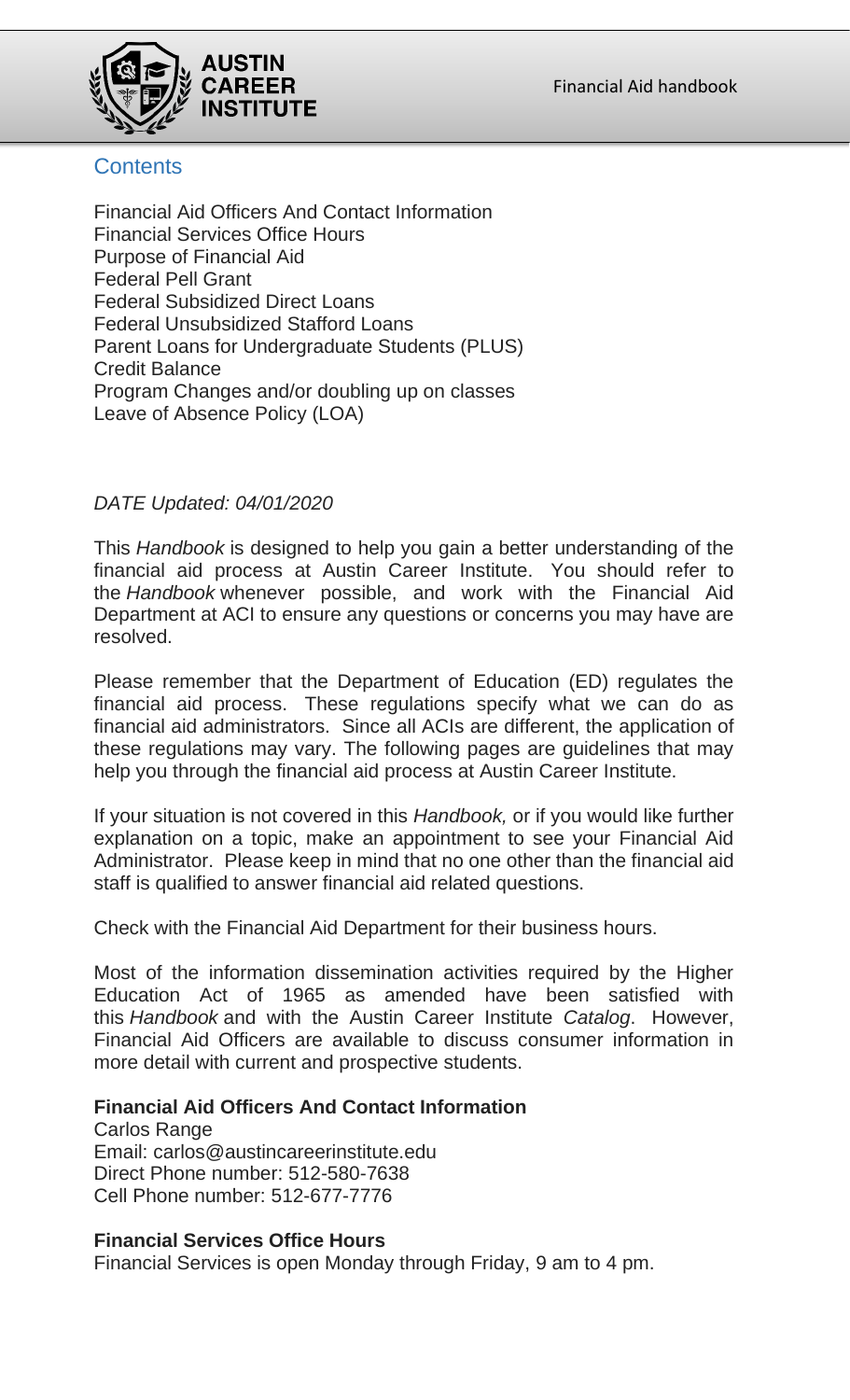### **Purpose of Financial Aid**

The purpose of financial aid is to assist students who might otherwise be unable to pursue the higher education program of their choice. Although the primary responsibility for meeting ACI costs rests with the student and his or her family, it is recognized that many families have limited resources and are unable to meet such costs. For this reason, financial aid programs have been established by the institution and by federal, state and local governments.

The individual student or student's family has the primary responsibility for meeting the costs of education. Financial aid is awarded on the basis of need, regardless of sex, age, race, color, religion, creed or national origin. Need is defined as the difference between the cost of attendance for one academic year and the amount a student's family can be reasonably expected to contribute to this cost of attendance for the same period.

Austin Career Institute assists every eligible student in seeking financial aid to enable the student to attend ACI. ACI participates in various federal and state student financial assistance programs. These programs provide assistance to students who are currently enrolled or accepted for enrollment and whose financial resources are inadequate to meet the full cost of their education.

Aid received from federal financial aid programs must be used for education purposes only.

Any financial aid commitment involving the use of federal funds is tentative and depends upon completion of the necessary forms by the student, actual receipt of the funds by ACI, and subsequent appropriation by Congress. The award from federal aid programs is not automatically continued from one year to the next; therefore, students must reapply each award year. Applicants may apply for Financial Aid by contacting the campus Financial Aid Office.

## **Student Eligibility**

To be eligible for financial aid, a student must:

- Be enrolled as a regular student in an eligible program (HVAC-R is the only currently eligible program) of study, working toward a degree or certificate;
- Meet ACI's admission standards.
- Be a U.S. Citizen, or an eligible non-citizen (verification of eligible non-citizenship status will be required);
- Have financial need as determined by a need analysis system approved by the Department of Education (except for some loan programs);
- Maintain satisfactory academic progress;
- Provide required documentation for the verification process and determination of dependency status within 30 days (exceptions can be made based on your situation);
- Not have been convicted for the possession or sale of illegal drugs while receiving federal student aid (grants, loans, federal work study. For special exceptions to this rule, consult the Financial Aid Department);
- Sign a statement on the Free Application for Federal Student Aid (FAFSA) certifying that was one the student is not in default on a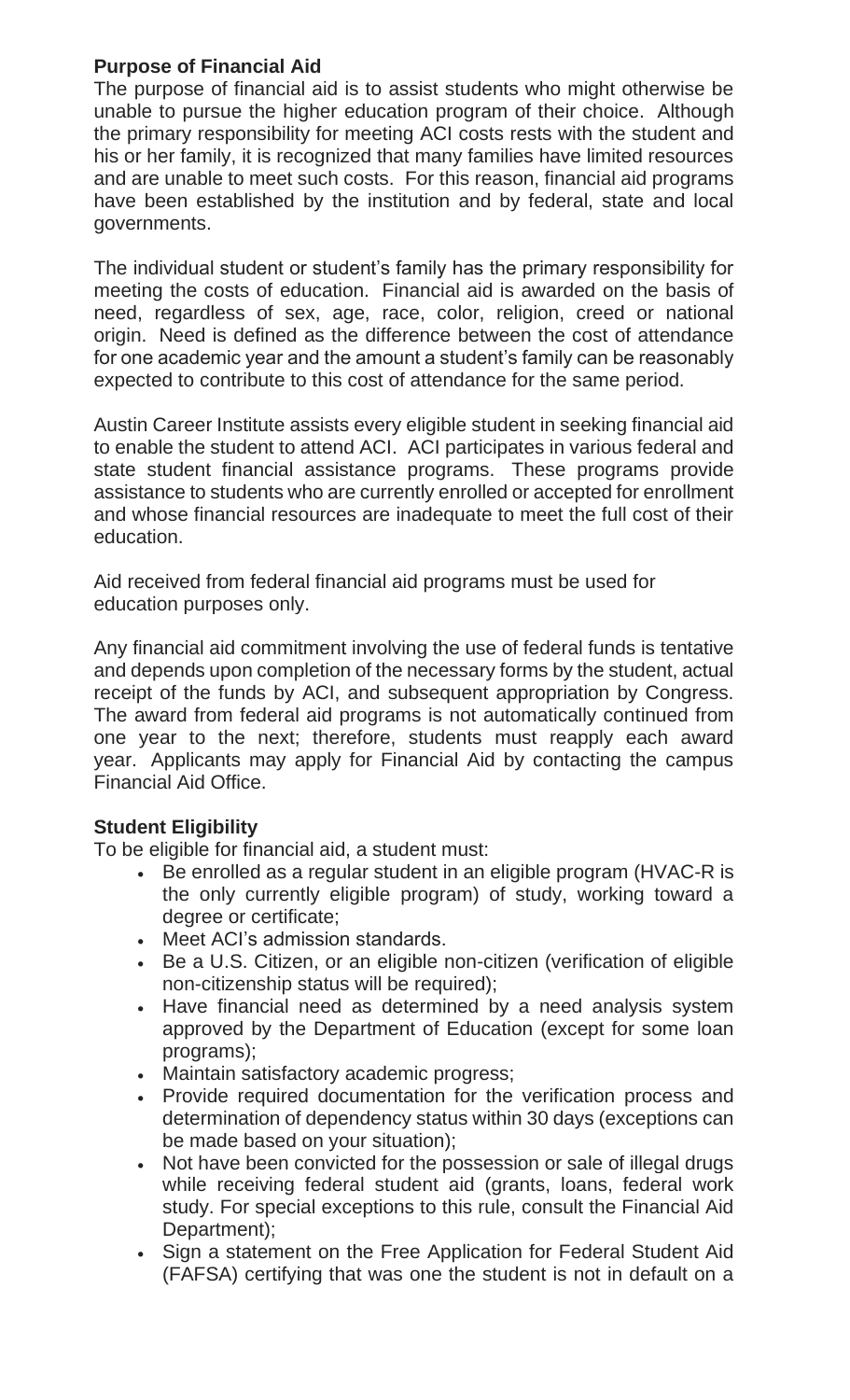federal student loan and that the student does not owe money on a federal or state student grant;

- Sign a statement on the FAFSA certifying that the student will use federal student aid only for educational purposes;
- Not have borrowed in excess of the aggregate loan limits for the Title IV financial aid programs;
- Be registered for the Selective Service, if required;
- Have a valid Social Security Number.

#### **Application Procedures**

To apply for financial aid, a student must complete a standard application such as FAFSA. The application must be completed with extreme care and accuracy. Austin Career Institute Financial Aid Officers are available to assist students and to answer any questions.

The FAFSA is used to determine eligibility for all types of financial aid programs. Once processed, the application will produce an Expected Family Contribution (EFC).

Financial aid is not guaranteed from one academic year to the next. Students must reapply each new award year and academic year. Also, if the student changes school, their aid does not automatically transfer.

#### **Verification**

Verification is a process the Department of Education uses to check the accuracy of information that a student reports on the FAFSA when applying for federal student aid. Austin Career Institute verifies all applicants selected by the Department of Education. In addition, ACI has the right to select a student for verification should there be any conflicting information in the information provided.

#### **Policies and Procedures for Verification**

All applicants selected by the Department of Education will be verified. Selected applicants must submit a signed copy of the required verification documents within thirty (30) days of notification. Austin Career Institute may choose to select a student for verification if the student's documents contain conflicting information.

Students will be given a clear explanation of the documents needed to satisfy the verification requirements and the process for submitting those documents.

Required documentation may be, but is not limited to, the student's tax transcript, parent(s)' tax transcript, and a Verification Worksheet.

If the student submits a Social Security Number that cannot be confirmed, the student may be required to submit documents to support the discrepancy. Any eligible non-citizen may be required to undergo a secondary confirmation. This will require the student to submit a copy of their credentials to the Department of Homeland Security.

If the student fails to provide the required documents within the established time frame, the student will be treated as a cash-paying student.

If the student does not meet the deadline and is not capable of making a cash payment at the end of the deadline, they may be withdrawn from ACI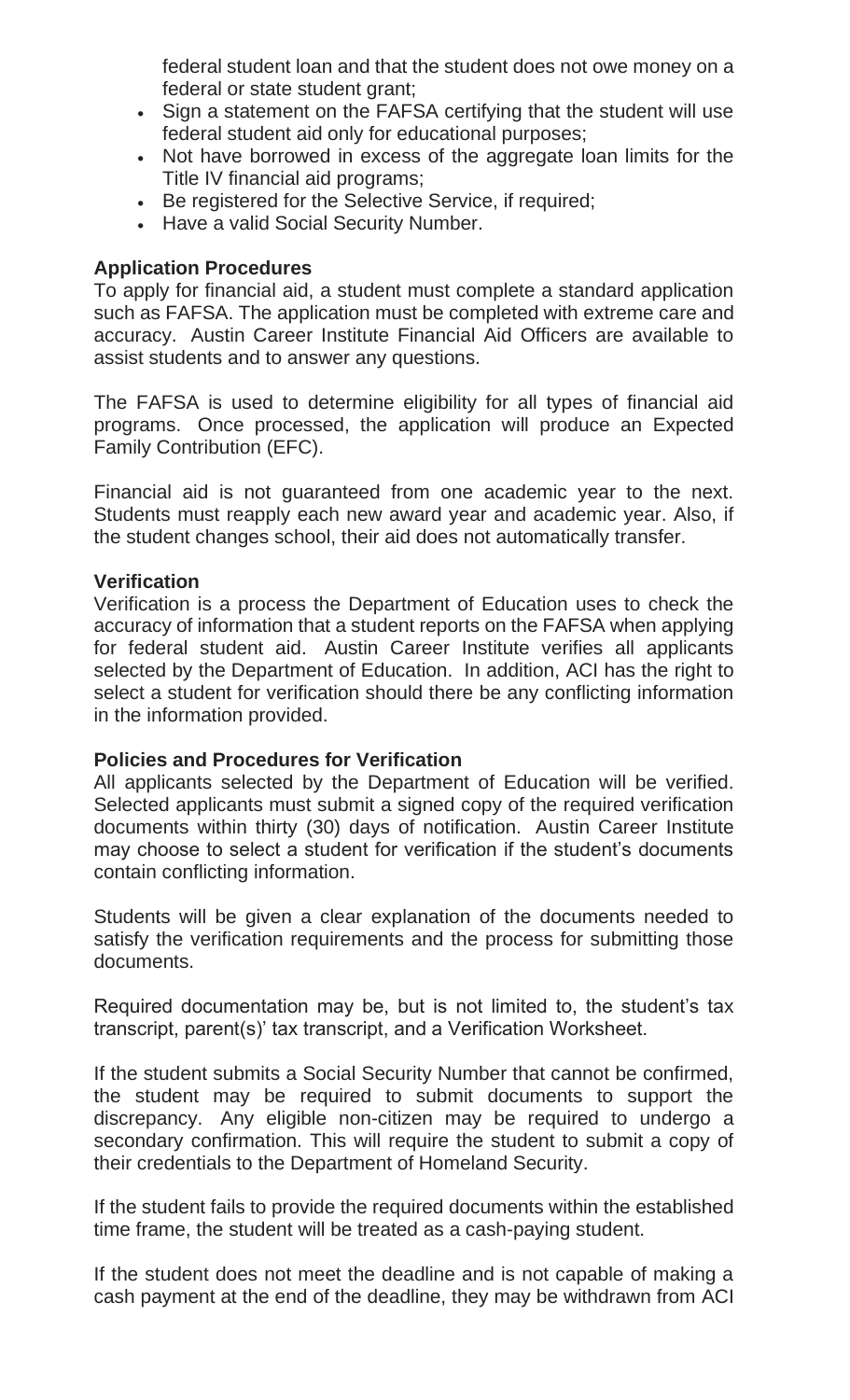and will be billed in accordance with the Enrollment Agreement. The student may re-enter ACI when able to provide the required documentation.

The Financial Aid Department reserves the right to make exceptions due to extenuating circumstances on a case-by-case basis to the above stated policies. Please see the Financial Aid Department as early as possible to determine if you qualify for an extension of the thirty (30) day requirement.

ACI will inform the student in a timely manner of the consequences of failing to complete the verification requirements and the actions ACI will take if the student does not submit the requested documents within the time period specified by ACI.

Students will be notified by mail or in person if the result of verification changes the student's scheduled award. ACI will assist the student in correcting erroneous information.

Any suspected case of fraud will be reported to the Regional Office of the Inspector General, or, if more appropriate, to a state or local law enforcement agency having jurisdiction to investigate the matter.

No disbursements of Title IV Aid will be made prior to the completion of verification.

#### **Financial Aid Programs Available**

The majority of financial aid available to students is provided by the Federal Government and is called Title IV Aid. This includes the Federal Pell Grant, Federal Direct Loan, and Parent Loans for Undergraduate Students (PLUS).

The student may be eligible to participate in institutional or private loan programs that enable the student to contribute to their education while in ACI. In addition, ACI is eligible to participate in a number of state agency programs.

For detailed information regarding the various Title IV programs, both grants and loans, please refer to *The Student Guide*. For a detailed explanation of how you apply for, and how financial aid is administered by Austin Career Institute, please refer to the *Student Handbook*.

[Resources | Federal](http://studentaid.ed.gov/resources) *Student* Aid

*[studentaid.ed.gov](http://studentaid.ed.gov/) ›* 2015–16 Funding Your Education: The *Guide* to Federal *Student* Aid.

#### **Federal Pell Grant**

This grant is designed to assist needy students who desire to continue education beyond high school. Undergraduate students are entitled to apply for a Federal Pell Grant. Eligibility is determined by the student's need, the cost of attendance, and the amount of money appropriated by Congress to fund the program. The amount of the grant is determined by a standard formula used by the Department of Education. The amount of the grant available to the student will depend on the Expected Family Contribution (EFC) and the Cost of Attendance (COA).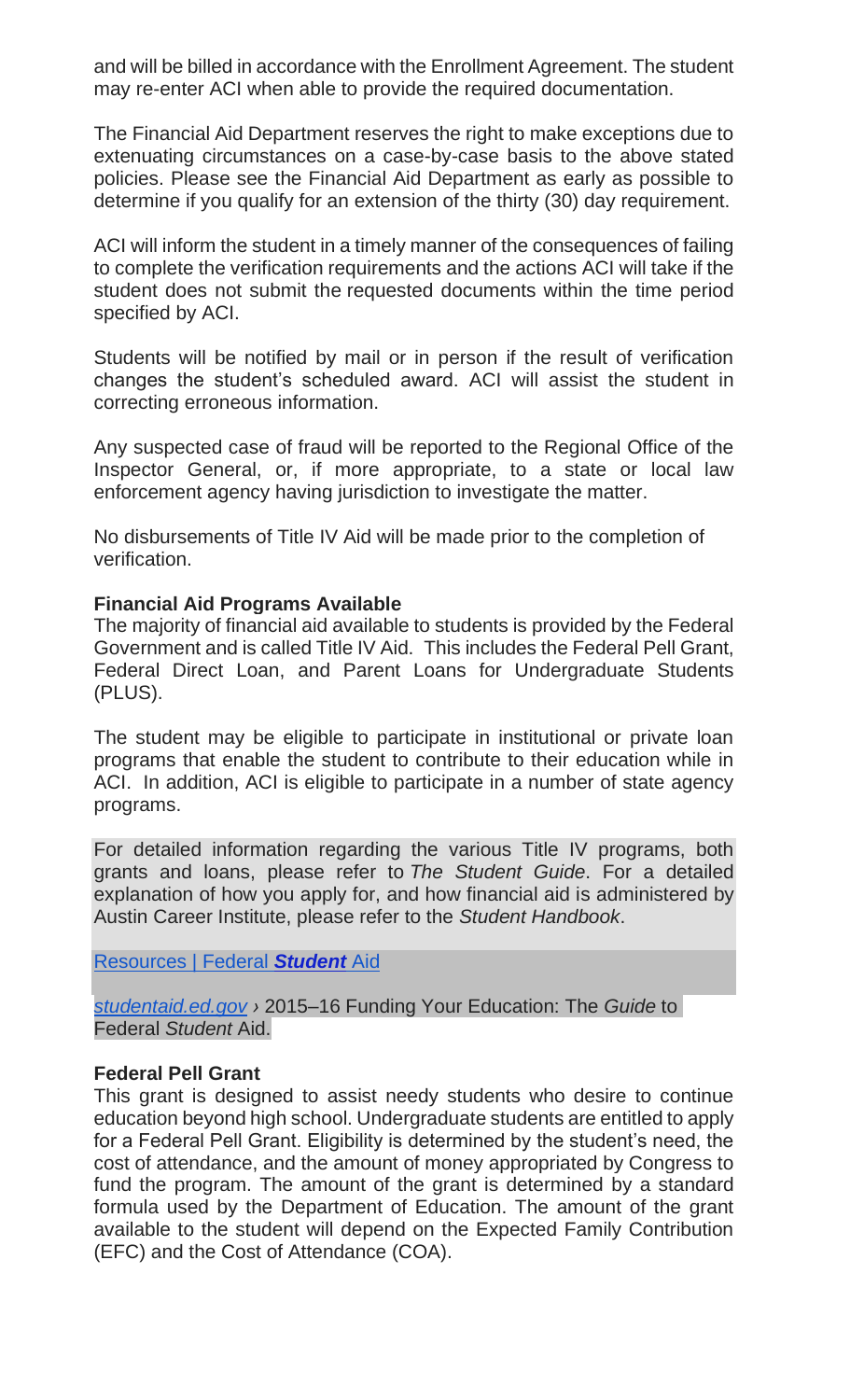The Federal Pell Grant provides a foundation of financial aid to which other aid may be added. Students or prospective students may secure an application to participate in the Federal Pell Grant program from the Financial Aid Department of ACI, from a high school counselor, or electronically complete the application on the Department of Education's web site, [www.fafsa.ed.gov.](http://www.fafsa.ed.gov/) The application will be transmitted electronically through a federally approved need analysis system that will determine your expected family contribution.

Federal Pell Grants are disbursed to eligible students in four payments. The first payment at the beginning of the program or academic year, the second payment at the beginning of the second payment period, the third at the beginning of the third payment period, and the fourth at the beginning of the fourth payment period. Students with transfer hours for previous training may have fewer disbursements scheduled.

### **Federal Subsidized Direct Loans**

Federal Loans are low interest loans that are insured by the Federal Government and made to the student by ACI. The loan must first be used to pay for direct educational expenses. The interest rate is 2.05% above the Treasury bill rate, with a cap of 8.25%. Should interest rates be changed, the borrower will be notified throughout the life of the loan. An insurance premium and origination fee will be no more than 4%.

The Federal Subsidized Stafford Loans and the Federal Direct Loans are disbursed in two payments, the first (loans for first time borrowers in their first academic year) 30 days from the student's start date. The student loan checks or electronic funds transfer (EFT) will be credited to the student's tuition account.

#### **Federal Unsubsidized Stafford Loans**

The Federal Unsubsidized Stafford Loan is available to eligible students, regardless of family circumstances. The interest rate is 2.05% above the Treasury bill rate, with a cap of 8.25%. The terms of an Unsubsidized Stafford Loan are the same as those for a Subsidized Stafford Loan with the following exceptions:

The government does not pay interest on the student's behalf on an Unsubsidized Stafford Loan. The student must pay all interest that accrues on the loan during enrollment and the grace period. The student has two options for repayment of the accrued interest: 1) making monthly or quarterly payments to the lender, or 2) the student and the lender may agree to capitalization of the accrued interest.

#### **Parent Loans for Undergraduate Students (PLUS)**

The PLUS is available to parent(s) of dependent students to help pay for the educational expenses of the student. PLUS are not based on need, and, when combined with other resources, cannot exceed the student's cost of attendance.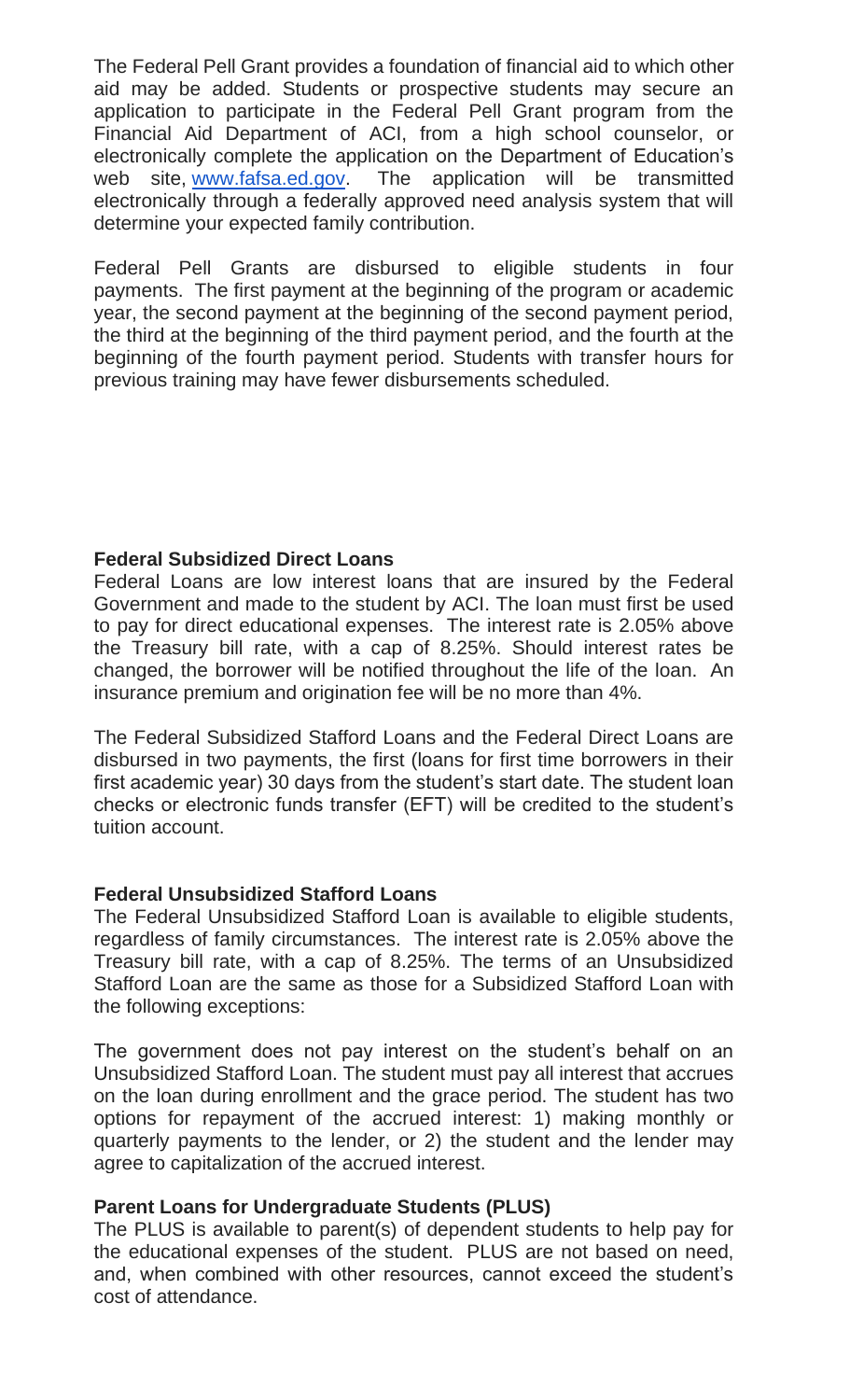Parents may borrow up to the cost of attendance minus all other financial aid for the academic year. An origination fee of up to 3% and an insurance premium of 1% will be deducted from the loan principal. The interest rate is 4.6% above the Treasury bill rate, with a cap of 10.5%.

Repayment begins within 60 days of the final disbursement. The minimum payment amount is \$50 per month with at least five years, but no more than 10 years of repayment. The actual payment and schedule is determined by the total amount borrowed. Applications can be obtained from ACI's Financial Aid Department.

Maximum Loan Amounts

The maximum loan amounts for a first year student are:

Dependent student –

\$3,500 Subsidized Stafford and \$2,000 Unsubsidized STAFFORD or a PLUS in the amount of the Cost of Attendance minus other estimated financial aid. If a dependent student's parent(s) are denied a PLUS, the student may borrow an Unsubsidized Stafford in an amount up to \$6,000. Independent Student –

\$3,500 Subsidized Stafford and \$6,000 Unsubsidized Stafford

The maximum loan amounts for second year students are:

Dependent –

\$4,500 Subsidized Stafford. PLUS and Unsubsidized Stafford are the same as for a first year student.

Independent Student –

\$4,500 Subsidized Stafford and \$6,000 Unsubsidized Stafford.

Borrowers should review with the Financial Aid Officer opportunities for deferment for military, Peace Corps, public health service, attendance at another school, or hardship situations, such as unemployment or disability. It is very important to note that borrowers are responsible for notifying the lender immediately of any change of name, address, or telephone number. Borrowers should also be aware that they may repay the whole loan or any portion of it without a penalty. Another feature of these loans is that the loan obligation is canceled if the borrower dies or becomes permanently disabled (except in the case of a spousal consolidation).

All of these special provisions are explained in the promissory note that the borrower must sign to get the loan. Borrowers should be sure to get a copy of the promissory note, read it, and keep it for future reference.

Please refer to *The Student Guide*, published by the U.S. Department of Education (ED), for more information on these programs. Also, *The Guide* includes information about other sources of financial aid, specifically scholarships. Check the listed recommended Internet sites. If you need Internet access, ask at the Financial Aid Department at ACI.

### **Deferments**

The Federal Stafford Loan is deferred while the student is enrolled in ACI and for a grace period (six months) beyond the student's last date of attendance. During this period, the federal government pays the interest on the Subsidized Stafford Loan as long as the student remains in ACI at least half time.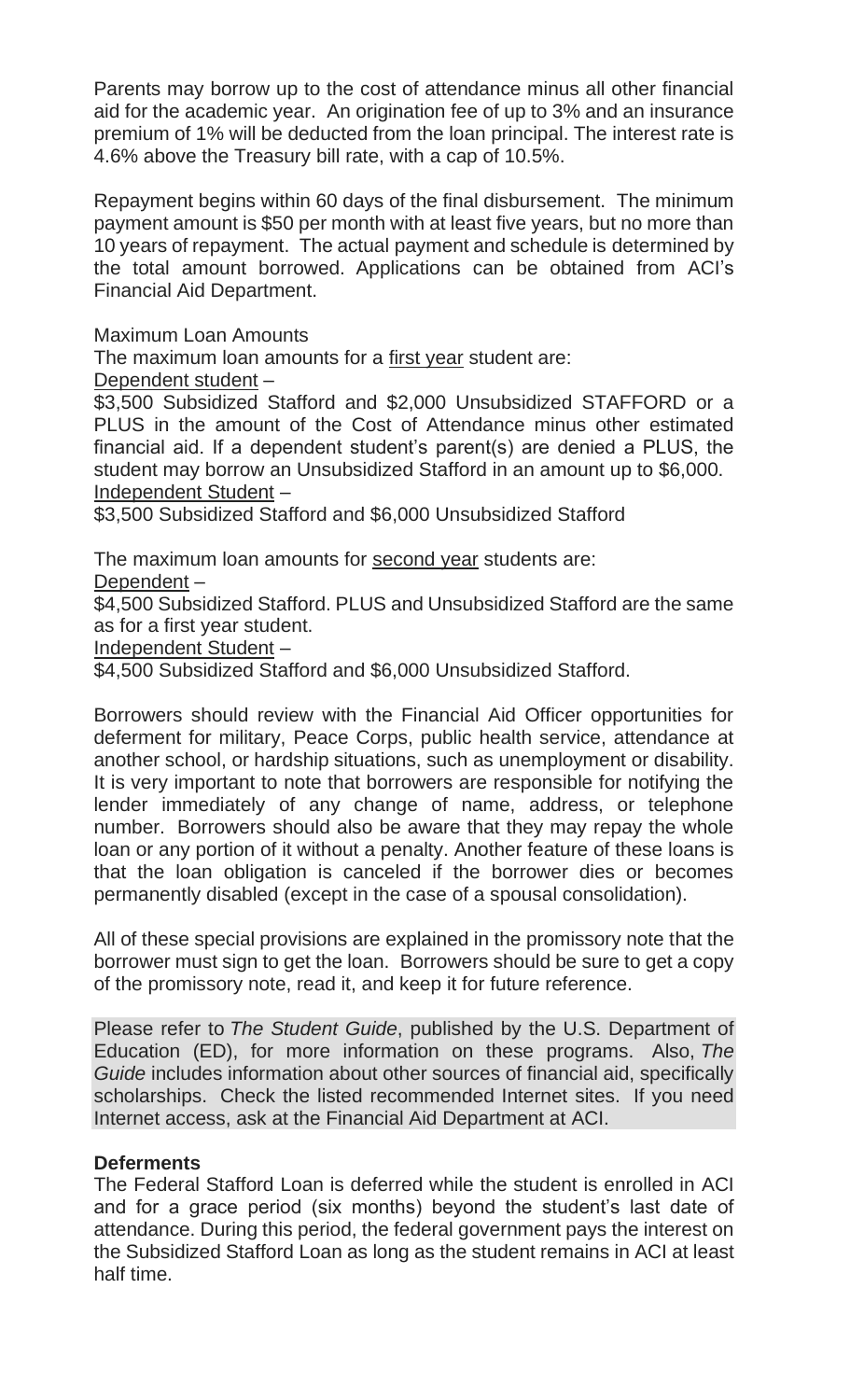Deferments after the student drops below half-time status are not automatic. Deferment forms can be obtained from the financial aid office, the lender, or the secondary market. For additional deferment information contact the campus Financial Aid Office.

If you have existing student loans and you want to defer the payments while finishing your program, you must complete and mail to your loan servicer a completed in-school deferment request. Check with your Financial Aid Administrators for assistance.

### **Student Loan Borrower Rights and Responsibilities**

The borrower has a **right** to:

- Written information on loan obligations, including loan consolidation and refinancing, and information on borrower rights and responsibilities;
- A copy of the promissory note, and return of the note when the loan is paid in full;
- Before repayment, information on interest rates, fees, the full amount of the loans, and a loan repayment schedule;
- Notification if the loan is sold or transferred to a loan service;
- A grace period, if applicable, and an explanation of what that means;
- Prepayment of the loan without penalty;
- Deferment or forbearance, if the borrower qualifies;
- Knowledge of late charges and collection or litigation costs if you are delinquent or in default;
- Information on the effect borrowing will have on the students eligibility for other types of financial aid;
- Notification of the yearly and total amounts a student can borrow, the maximum and minimum repayment periods and the minimum repayment amount;
- An explanation of default and its consequences;

The borrower has a **responsibility** to:

- Repay all loans according to the terms of the promissory note. The note is a binding legal obligation and the borrower must repay even if the student does not complete the education, or is unable to get a job afterwards, or is dissatisfied with or does not receive the education paid for;
- Repay the loan in accordance with the repayment schedule, and notify both ACI and lender of anything that affects his/her ability to repay, or eligibility for deferment or cancellation;
- Continue to make payments even after applying for a deferment or forbearance until notified that the request has been granted;
- Notify the lender if s/he graduates, withdraws from ACI, drops below half-time status, transfers to another school, or changes name, address, or social security number;
- Notify the lender if s/he fails to enroll for the period covered by the loan;
- Notify ACI of a change of address;
- Attend an entrance interview before starting school, and
- Attend an exit interview before leaving ACI.

If you borrow a Direct Loan, it will be managed by the Direct Loan Servicing Center.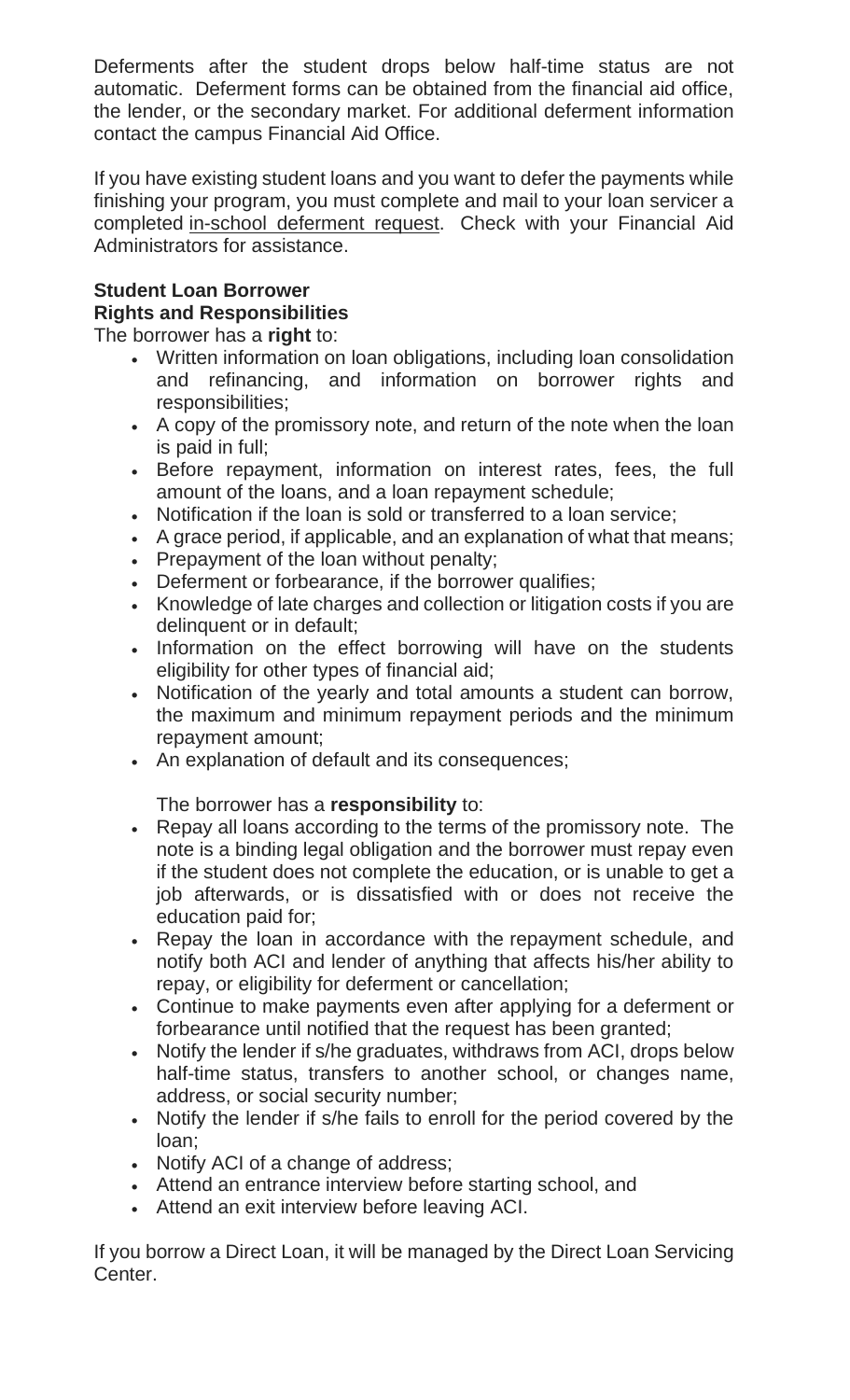## **Loan Repayment Chart**

The chart below shows estimated monthly payments and total interest charges of 6.8% for loans of varying amounts, with typical repayment periods. *Interest rates may change, so ask the FA Department for the current rates.*

| <b>Total</b><br>Loan<br><b>Amount</b> | <b>Number of</b><br><b>Payments</b> | <b>Monthly</b><br><b>Payment</b><br><b>Amount</b> | <b>Interest</b><br><b>Charge</b> | <b>Total Amount</b><br><b>Repaid</b> |
|---------------------------------------|-------------------------------------|---------------------------------------------------|----------------------------------|--------------------------------------|
| \$3,500                               | 65                                  | \$64.52                                           | \$693.80                         | \$4,193.80                           |
| \$4,000                               | 100                                 | \$52.51                                           | \$1,251.00                       | \$5,251.00                           |
| \$7,500                               | 120                                 | \$86.31                                           | \$2,857.20                       | \$10,357.20                          |
| \$10,000                              | 120                                 | \$115.08                                          | \$3,809.60                       | \$13,809.60                          |
| \$15,000                              | 120                                 | \$172.62                                          | \$5,714.40                       | \$20,714.40                          |

Remember: You must repay your student loans even if you do not finish your course of study, are dissatisfied with your education, or cannot find employment in your field of study.

### **Program Cost**

Tuition and fees, books and supplies, personal expenses, room and board, and transportation cost for an academic year are considered in determining the student's cost of attendance. The amount to be used for indirect costs such as room and board, personal expenses are obtained from the Bureau of Labor and Statistics. These expenses are subject to change.

### Need and Cost of Attendance

Once the FAFSA is completed, the information will be used in a formula established by Congress that calculates EFC, an amount you and your family are expected to contribute toward your education.

When combined with other aid and resources, a student's aid package will not exceed the Cost of Attendance (COA). The following is an example of the concept of financial need:

Cost of Attendance (tuition and fees, books, transportation, room and board, misc. personal)

- EFC (estimated family contribution based on family income, size, etc.)
- Federal Pell Grant eligibility (if any)
- Estimated financial aid from other sources (scholarships, agency, etc.)
- = Financial Need

Austin Career Institute uses the National Standardized Budget for indirect cost (an allowance for room and board, miscellaneous personal). Transportation costs are determined based upon a campus survey of costs. These allowances for costs are adjusted annually in accordance with National Cost of Living guidelines.

The living allowance for the financial aid year will vary by the following two categories:

1. Student living at parent(s)' home with no dependents.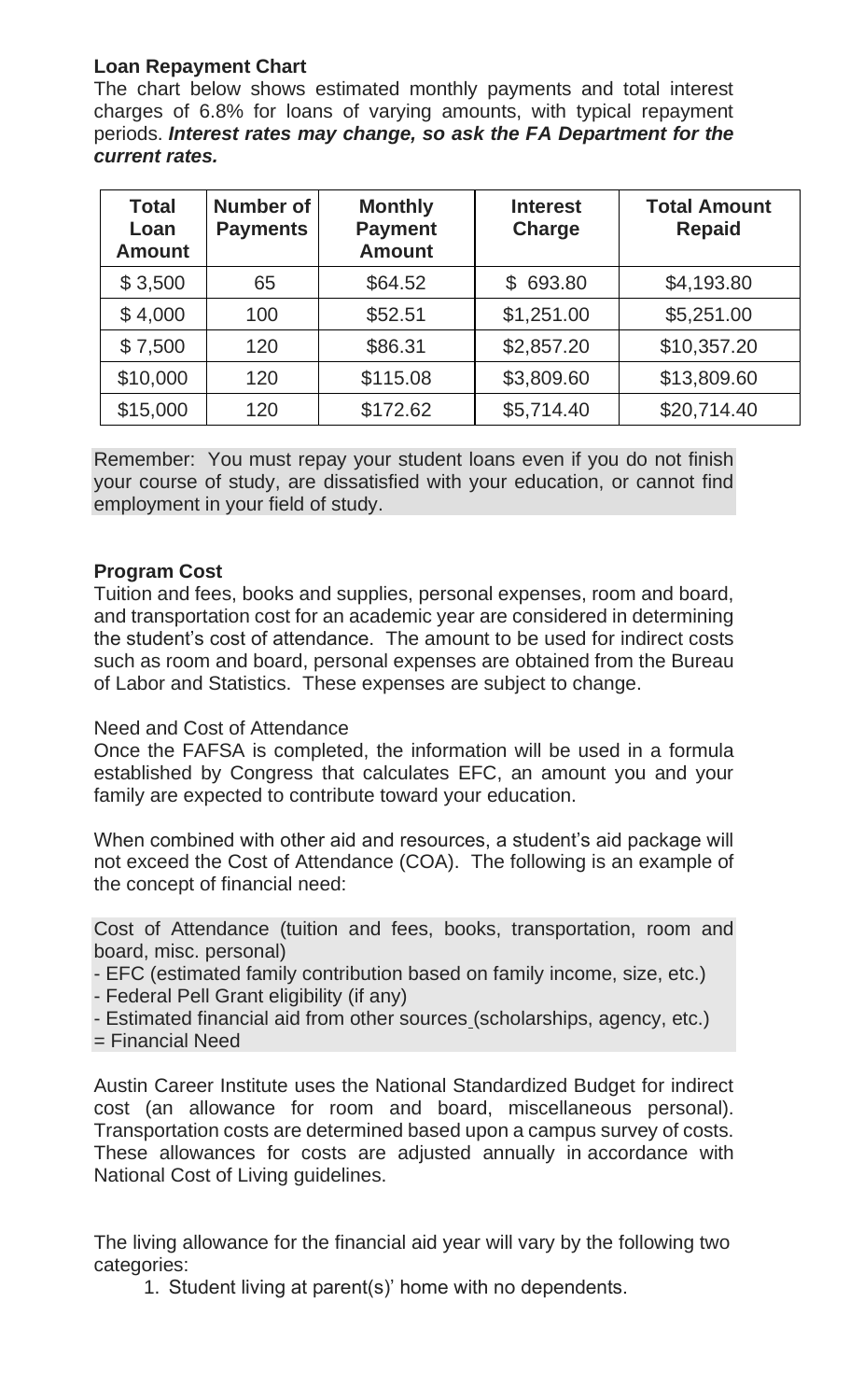#### 2. All other students

\*Transportation costs are determined based upon a campus survey of these costs, performed annually.

A typical 8 month Academic year budget for a single student not living at home for the academic year would be:

Tuition and Fees  $$18,995$ <sup>\*</sup> + Living Allowance  $$13,936$  = Cost of Attendance \$30,904

\*Refer to your enrollment agreement for your actual Program costs for the period.

#### **Disbursements**

Financial Aid is delivered in at least two disbursements per academic year, and are based upon the number of clock hours you are expected to complete within each payment period. (Please note that an academic year is not a calendar year.) You must successfully complete a minimum of thirty (30) weeks to complete an academic year.

The first disbursement of your Stafford or Direct Student Loan is generally received within the first thirty (30) days after you begin classes. If they are the first time borrows there is a 30 day calendar delay. For none first time borrower.

The second disbursement will be made after you complete the hours and weeks required in the prior payment period. Austin Career Institute usually receives disbursements by electronic funds transfer (EFT). The Financial Aid Department will confirm you are in satisfactory academic progress or on a warning or probationary status and have successfully completed the required hours.

#### What if one program crosses over into two academic year

*If you fail to apply for your second academic year funds, or to complete your financial aid file in a timely manner, you will delay or jeopardize your financial aid award. This could create a cash balance situation that will need resolution prior to continuing your education. It is the student's responsibility to check with the Financial Aid Department to ensure they have completed and provided all required documents to receive the financial aid scheduled on their award letter*

*You must make an appointment with the Financial Aid Department to complete your second-year funding.*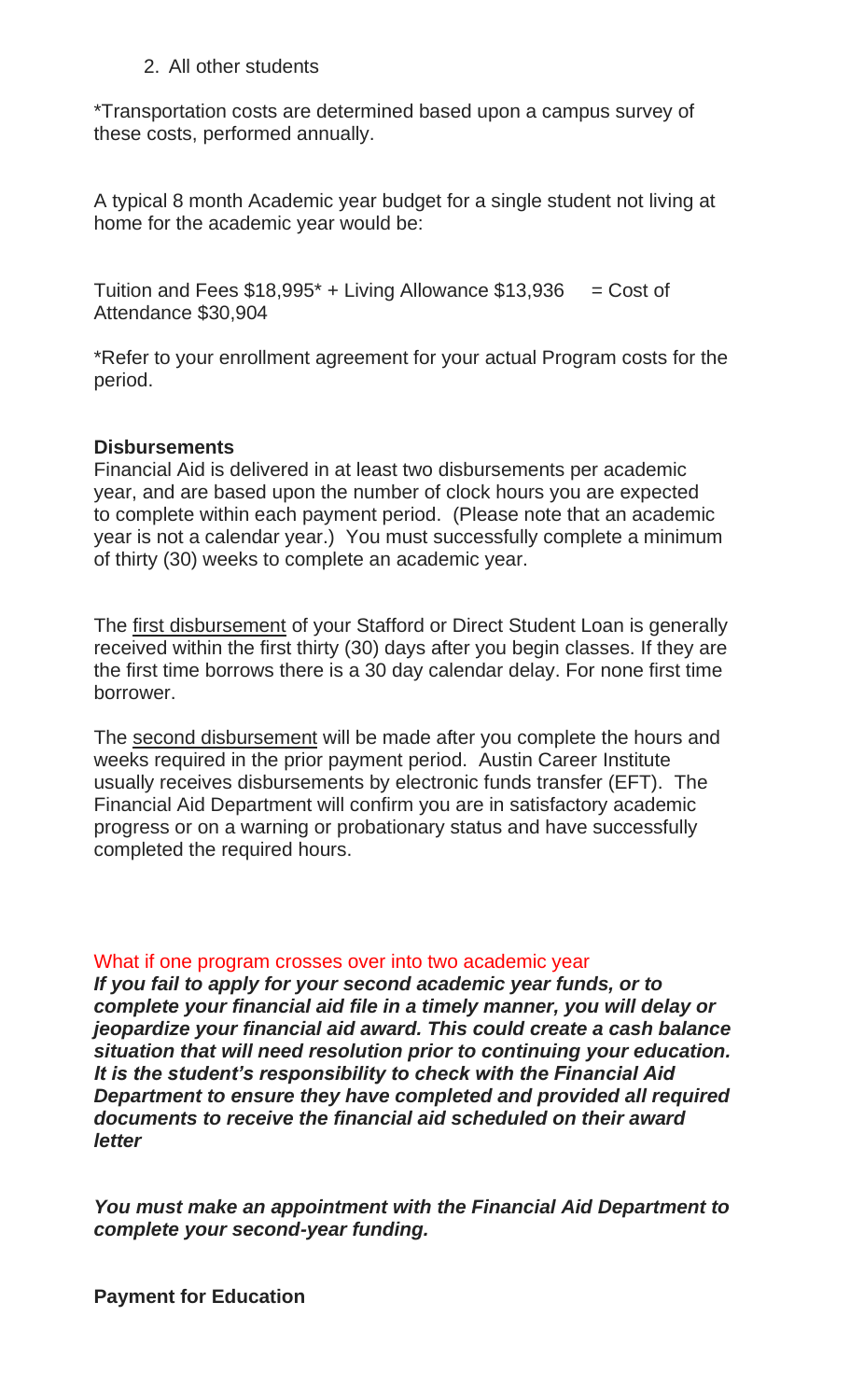ACI publishes tuition prices for each program offered. Arrangements for payment of tuition must be made in advance of the first day of class.

#### **Tuition Account**

In order to keep track of charges and credits to your tuition, an account ledger is created and tracked throughout your enrollment at Austin Career Institute. The charges on your account are taken directly from your enrollment agreement, so it is very important that you agree to those charges prior to signing your agreement. Your account ledger will be comprised of an amount that includes tuition, books, uniform, and registration fee. Additional charges, such as lost books, additional uniforms, retake of classes, and licensing, may be included. Within your first week of school, the Accounting Department will open this account for you.

Student loan disbursements are generally received via electronic funds transfer. If Austin Career Institutes is given the authorization, those funds will be posted to your account and subtracted from your tuition balance. If ACI does not have your authorization to disburse the funds electronically, upon receipt of the funds, the Accounting Department will negotiate a check for your endorsement.

### **Tuition Payments**

If you have chosen to pay cash for your program, or if your financial aid package does not cover the total tuition charges, you are responsible for submitting your cash payments to Austin Career Institute on a timely basis.

Students will be notified by phone or mail of any past due payments by the Accounting Department, ACI Financial Aid Office, or, if applicable, an outside payment management organization. It is extremely important to stay current with your cash payments. If you are having a difficult time making your payment, make an appointment with your Financial Aid Administrator.

A delinquent tuition balance may be grounds for termination from your program.

Austin Career Institute reserves the right to withhold an official transcript and credentials if your financial obligations to ACI are in arrears or you have defaulted on your federal student loans.

### **Credit Balance**

Austin Career Institute will monitor student balances on a weekly basis. If a credit balance occurs, ACI will pay a credit balance within fourteen (14) days and sent to the student's address on file with the campus by the Accounting Department.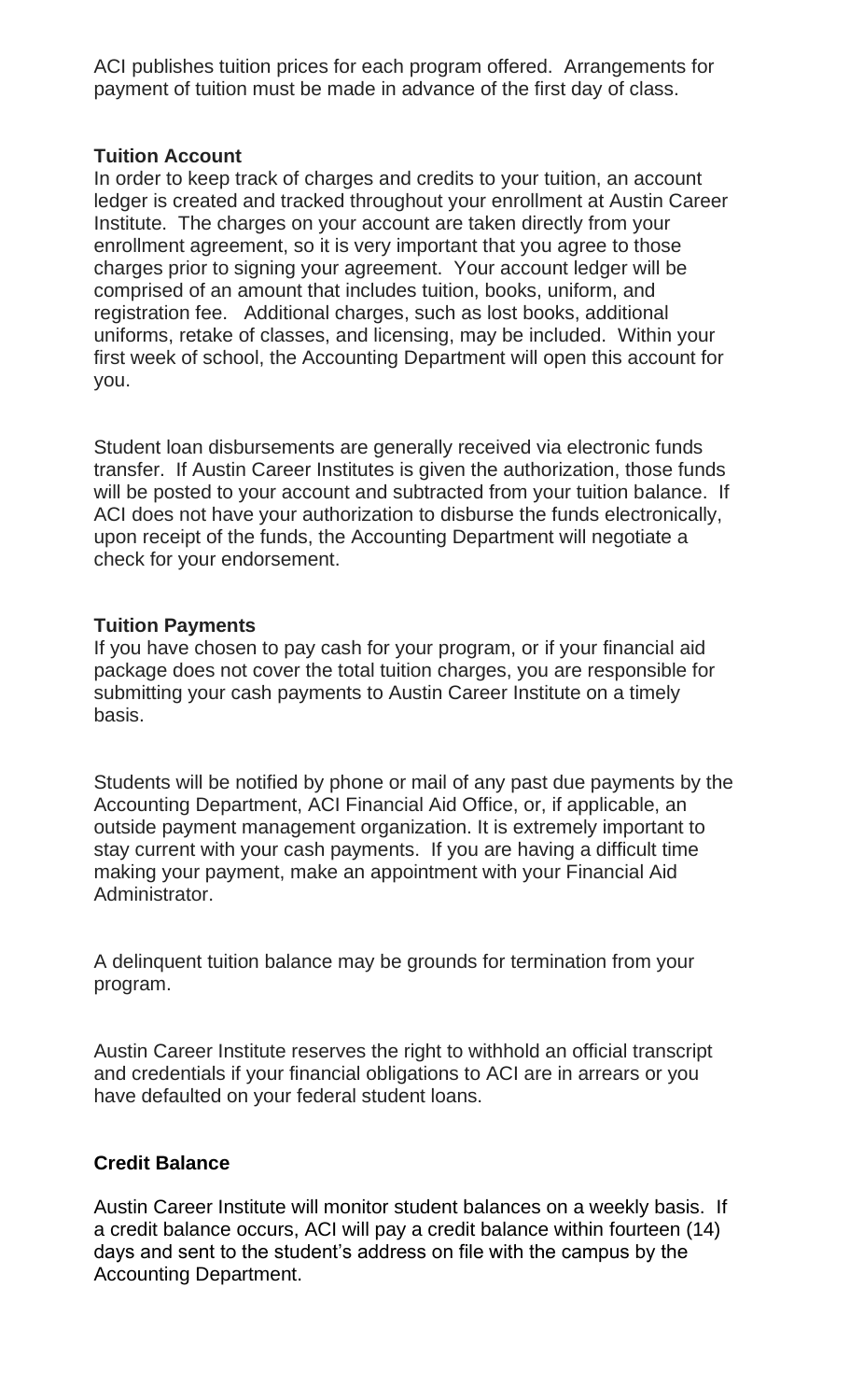## **Subsidized Loan Eligibility Time Limitation (150% rule)**

First-time borrowers (those who have no principal or interest balance on any Direct or FFEL Loan on July 1, 2013 or on the date they receive a Direct Loan after July 1, 2013) may not receive Direct Subsidized Loans for a period that exceeds 150% of the published length of the academic program in which they are currently enrolled. This length of time is known as the "maximum eligibility period." For example, a first-time borrower in a 4-year program would have six years of Direct Subsidized Loan eligibility, and a borrower in a one-year program would have 1.5 years of Direct Subsidized Loan eligibility. COD will edit and reject awards that would exceed 150% subsidized usage for a student (Reject Edit 206). For the full discussion on how to calculate subsidized usage periods and maximum eligibility periods, and what to do when a borrower exceeds his/her maximum eligibility period, see Volume 3, Chapter 5, Calculating Direct Loan Periods & Amounts.

### **Program Changes and/or doubling up on classes**

If at any time you decide to change your program, or request approval from

ACI Director to double up on classes, you must follow the procedures outlined below. To start the process, make an appointment with the ACI Director. The Dean will evaluate your request to determine if it is academically possible.

Upon approval by ACI Director, for a program change you will need to meet with Admissions to sign a new enrollment agreement and then with the Financial Aid Department to re-process your financial aid. If approved to double up on a class, you will need to meet with Financial Aid to reevaluate your eligibility for financial aid.

You will be charged for any difference in price between your old program and the new one. You will also be charged for any classes you have completed that are not fully transferable to the new program.

Doubling up on classes, must be approved by ACI Director and may change your financial aid eligibility.

### **Overtime charges:**

A school may not use Title IV funds to pay overtime charges for a student who fails to complete his or her academic program within the normal time frame. Overtime charges are in addition to normal tuition and fees, and since they are not charges normally assessed, they may not be included in a student's cost of attendance for Title IV purposes, and therefore Title IV funds may not be used to pay charges, even if a school obtains a student's (or parent's) authorization to do so.

### **Leave of Absence Policy (LOA)**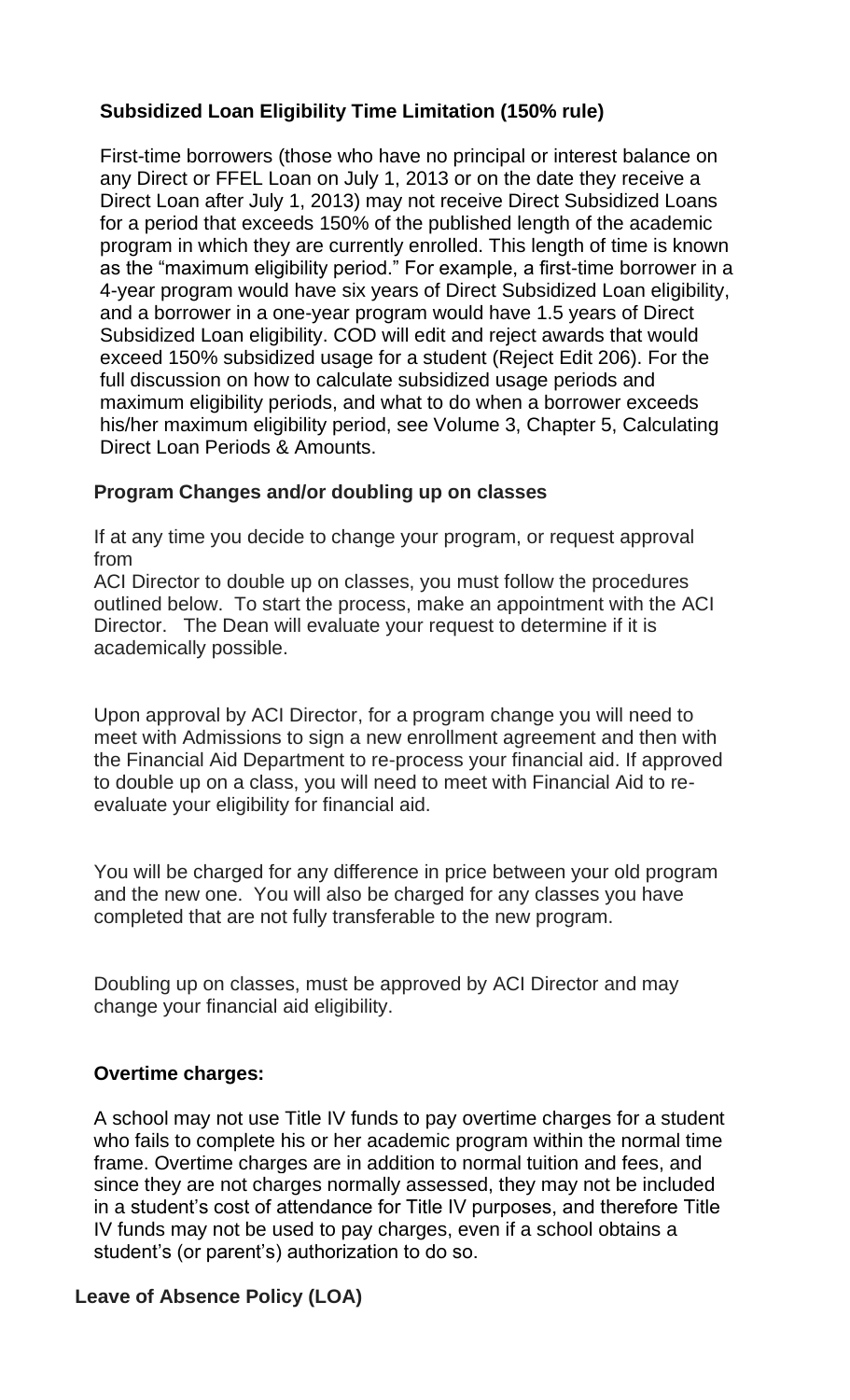Leave of Absence:

• An authorized Leave of Absence (LOA) is a temporary interruption in the student's program of study.

• The LOA refers to a specific period of time in which a student is not in attendance.

• An LOA is not required during an institutional break, however; a scheduled break may occur during an LOA.

• An LOA must meet certain conditions to be counted as a temporary interruption (LOA) instead of being counted as a withdrawal, which would then require Austin Career Institute to perform a withdrawal calculation.

• Austin Career Institute will not assess the student any additional charges as a result of the LOA.

• A student who must take an approved Leave of Absence (LOA) or must withdraw from training for nonacademic reasons may return to Austin Career Institute with no loss of SAP if the student was making SAP when the student left.

• To qualify for an authorized LOA:

o The student must follow Austin Career Institute's Leave of Absence Policy when requesting an LOA.

o There must be reasonable expectations that the student will return from the LOA.

o The LOA must be requested and approved in writing according to Austin Career Institute's LOA Policy and prior to LOA occurring unless there is an unforeseen circumstance that would prevent the student from requesting in advance.

o The LOA must be dated and signed by the student.

o The student must provide documentation to substantiate the LOA.

o The student is required to list the reason for the LOA.

o Emergency LOA, without prior written request, may be granted provided the student completes the LOA form and returns it to Austin Career Institute via mail or in person within a reasonable resolution of the emergency.

The first date of the LOA would be the beginning date of the approved LOA where the student, due to an emergency situation, was unable to attend Austin Career Institute.

o A student granted an LOA that meets the criteria is not considered to have withdrawn, and no refund calculation is required at that time.

o A student may be granted a LOA for any of the following reasons:

- 1) Emergency medical issues
- 2) Military requirements
- 3) Jury duty
- 4) Mitigating circumstances beyond the student's control 5) Academy staff recommendation

• The day the student returns from an LOA, the student is required to inform staff in the financial aid office and education office of their return.

• A leave of absence extends the student's contract period and maximum time frame by the same number of days taken in the Leave of Absence without penalty to the student.

o All parties must initial changes to the contract period on the Enrollment Agreement or an addendum must be signed and dated by all parties to reflect the new contract end date.

• If the student takes an unapproved LOA or does not return from an approved LOA, at the expiration of the LOA:

o Austin Career Institute is required to take attendance, therefore; the withdrawal date for the purpose of calculating a refund is always the last date of attendance as listed in the student's attendance records.

• Austin Career Institute permits more than one LOA provided the total number of days of all LOAs does not exceed 180 calendar days in any 12-month period.